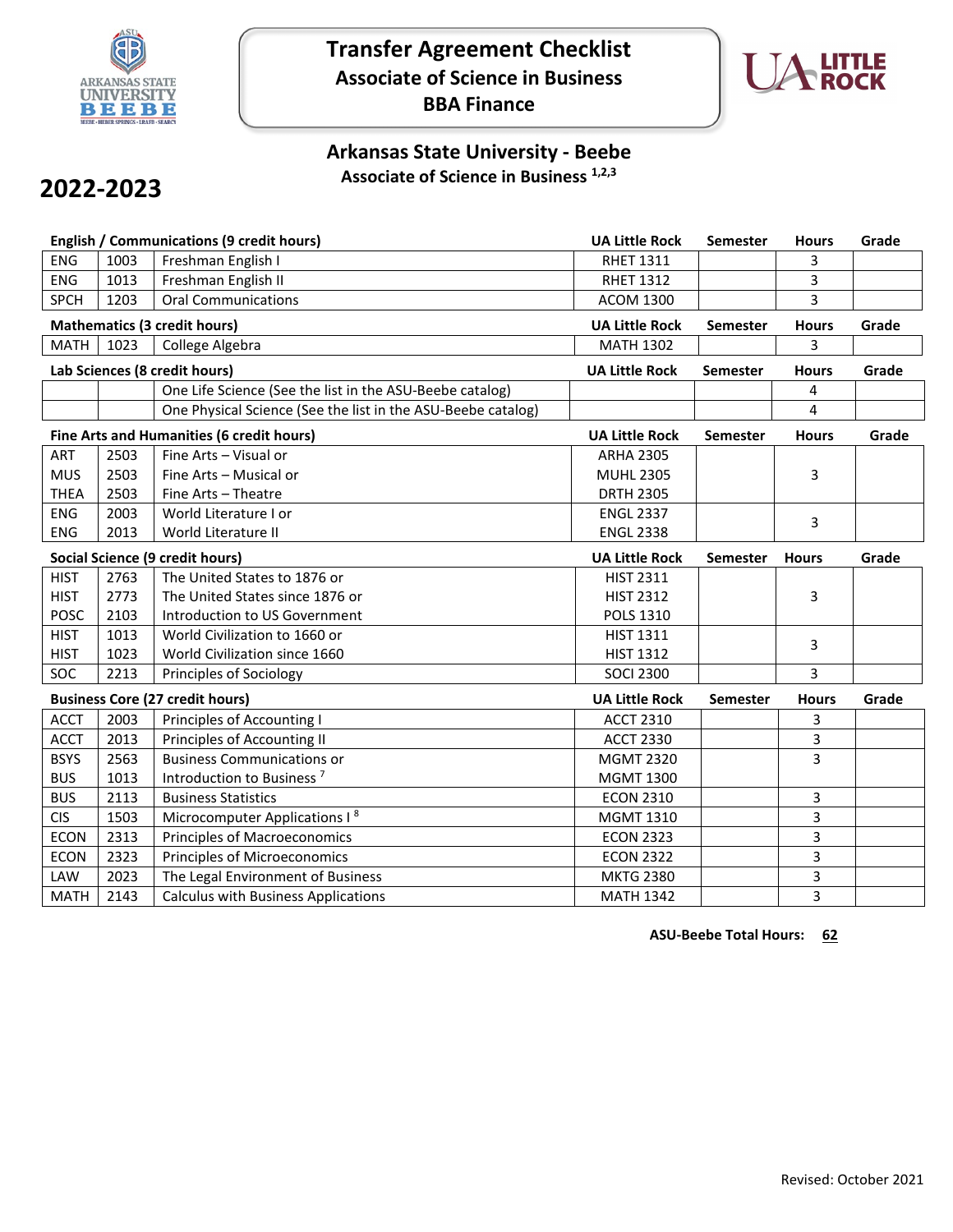

**2022-2023**



## **University of Arkansas at Little Rock Bachelor of Business Administration – Finance4**

| <b>Professional Business Courses (28 credit hours)</b> |           |                                            | <b>Semester</b> | <b>Hours</b> | Grade |
|--------------------------------------------------------|-----------|--------------------------------------------|-----------------|--------------|-------|
| <b>BSAD</b>                                            | 2010/4010 | Career Catalyst <sup>6</sup>               |                 |              |       |
| <b>BSAD</b>                                            | 3100      | <b>Business Professionalism</b>            |                 |              |       |
| <b>BINS</b>                                            | 3305      | Information Systems for Decision Making    |                 |              |       |
| <b>BINS</b>                                            | 3352      | Data Analysis and Visualization            |                 |              |       |
| <b>BINS</b>                                            | 3380      | <b>Business Communication</b>              |                 |              |       |
| <b>ECON</b>                                            | 3355      | <b>Quantitative Business Analysis</b>      |                 |              |       |
| <b>FINC</b>                                            | 3310      | <b>Business Finance</b>                    |                 |              |       |
| <b>MGMT</b>                                            | 3300      | <b>Principles of Management</b>            |                 |              |       |
| <b>MGMT</b>                                            | 3304      | <b>Operations Management</b>               |                 |              |       |
| <b>MGMT</b>                                            | 4380      | <b>Business Strategy (Capstone Course)</b> |                 |              |       |
| <b>MKTG</b>                                            | 3350      | <b>Principles of Marketing</b>             |                 |              |       |

| <b>Finance Major Requirements (12 credit hours)</b> |             |      | Semester                                  | <b>Hours</b> | Grade |  |
|-----------------------------------------------------|-------------|------|-------------------------------------------|--------------|-------|--|
|                                                     | <b>FINC</b> | 3340 | <b>Financial Markets and Institutions</b> |              |       |  |
|                                                     | <b>FINC</b> | 3350 | Investment Analysis                       |              |       |  |
|                                                     | <b>FINC</b> | 4350 | <b>Financial Modeling</b>                 |              |       |  |
|                                                     | <b>FINC</b> | 4395 | Adv. Financial MGMT (Capstone Course)     |              |       |  |

|             |      | Finance Electives (15 credit hours) Two of these 5 courses must be FINC courses. | <b>Semester</b> | <b>Hours</b> | Grade |
|-------------|------|----------------------------------------------------------------------------------|-----------------|--------------|-------|
| <b>FINC</b> | 4320 | Bank Financial Management or                                                     |                 |              |       |
| <b>FINC</b> | 4330 | Int'l Finance (if not applied above) or                                          |                 |              |       |
| <b>FINC</b> | 4355 | Predictive Data Analysis or                                                      |                 |              |       |
| <b>FINC</b> | 4360 | Risk Management or                                                               |                 |              |       |
| <b>FINC</b> | 4362 | Derivatives (if not applied above) or                                            |                 |              |       |
| <b>FINC</b> | 4363 | Financing Entrepreneurial Ventures or                                            |                 |              |       |
| <b>FINC</b> | 4371 | Real Estate Finance and Investment or                                            |                 |              |       |
| <b>FINC</b> | 4372 | Real Estate Valuation or                                                         |                 |              |       |
| <b>FINC</b> | 4380 | Portfolio Management or                                                          |                 |              |       |
| <b>FINC</b> | 4383 | Applied Equity Analysis or                                                       |                 |              |       |
| <b>FINC</b> | 4396 | Cooperative Education I or                                                       |                 | 15           |       |
| <b>FINC</b> | 4397 | Seminar in Finance                                                               |                 |              |       |
| <b>FINC</b> | 4399 | Independent Study or                                                             |                 |              |       |
| <b>ACCT</b> | 3311 | Intermediate Financial I or                                                      |                 |              |       |
| <b>ACCT</b> | 3312 | Intermediate Financial II or                                                     |                 |              |       |
| <b>BINS</b> | 4351 | Data Analysis and Reporting or                                                   |                 |              |       |
| <b>BINS</b> | 4352 | <b>Big Data Analytics Tools or</b>                                               |                 |              |       |
| ECON        | 3315 | Intermediate Microeconomic Theory or                                             |                 |              |       |
| <b>ECON</b> | 3330 | Intermediate Macroeconomic Theory or                                             |                 |              |       |
| <b>ECON</b> | 4350 | Applied Econometrics or                                                          |                 |              |       |
|             |      | Other courses as approved by Department Chair                                    |                 |              |       |

| Electives (3 credit hours) |  |  |                                | Semester                      | <b>Hours</b> | Grade |
|----------------------------|--|--|--------------------------------|-------------------------------|--------------|-------|
|                            |  |  | Unrestricted Electives         |                               |              |       |
|                            |  |  | UA Little Rock Total Hours: 58 | Total Hours: 120 <sup>5</sup> |              |       |